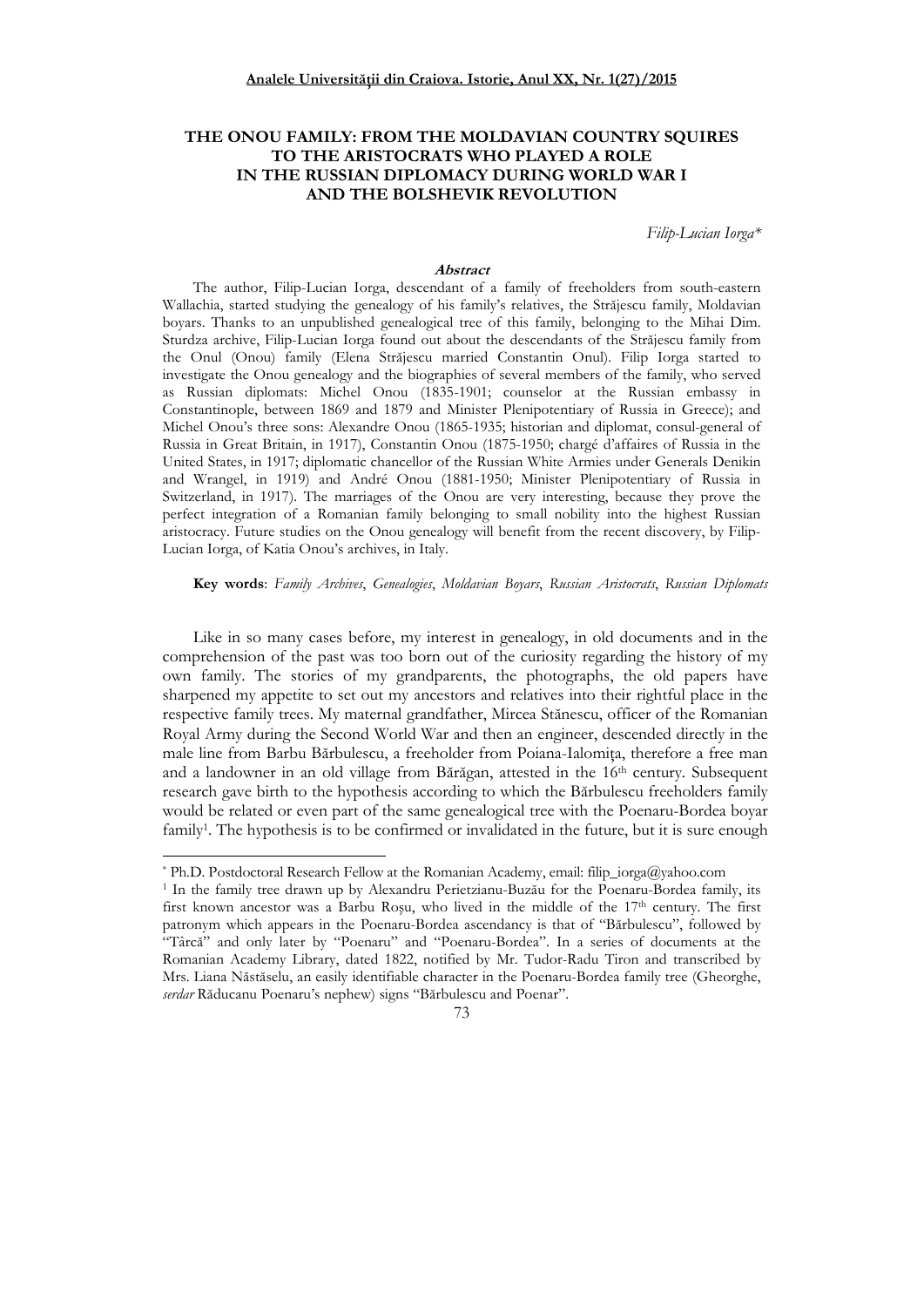that the bloodline of the Bărbulescu freeholders from Poiana-Ialomița have "became bourgeois" in the second half of the  $19<sup>th</sup>$  century and in the beggining of the  $20<sup>th</sup>$  century and they engendered officers, clerks, industrialists, bussinessmen and intellectuals.



The Bărbulescu family, freeholders from Poiana-Ialomita, in Bucharest, at the beginning of the  $20<sup>th</sup>$  century. Seated, Maria Bărbulescu born Tentulescu (1846-1944), widow of Stan Bărbulescu. Standing, the children of Maria and Stan Bărbulescu, from left to right: Ştefan Bărbulescu, Dumitrache Bărbulescu, Costache Bărbulescu, Nicolae Stănescu, Smaranda Bărbulescu-Tănăsescu. Archive Filip-Lucian Iorga

The first time I heard the name of the Moldavian boyars Străjescu was in the stories recounted by my grandfather. One of the brothers of my great grandfather, called Dumitrache Bărbulescu, an industrialist from Galați, married Maria-Ana Ștefănescu, the daughter of Hristache Ştefănescu and the niece of the rich landowner from Galați, Ion Hagi-Ştefănescu.

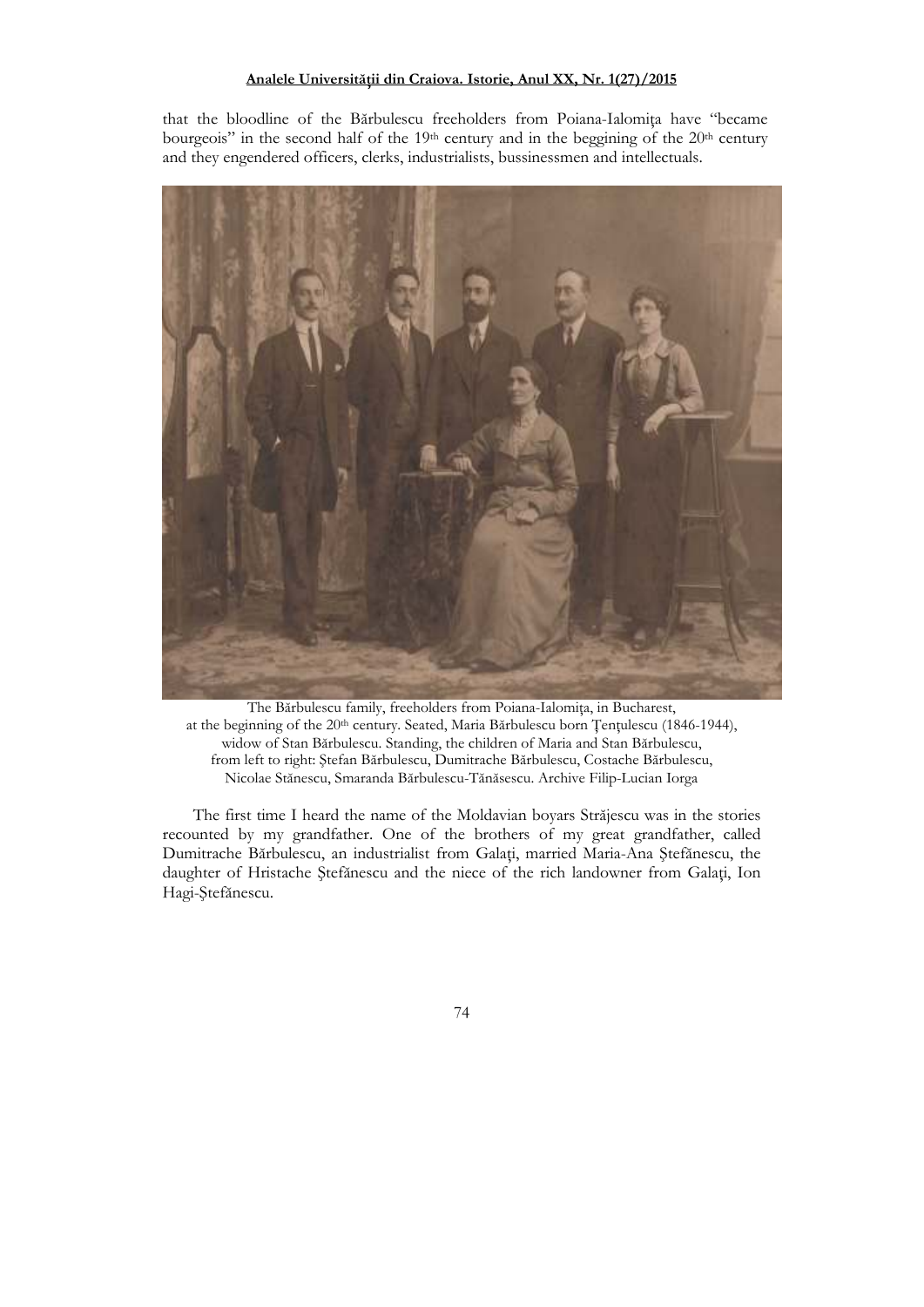

Dumitrache Bărbulescu. Archive Filip-Lucian Iorga

Dumitrache and Maria-Ana Bărbulescu had two children, first cousins of my grandfather: Dumitru (1923-1977) and Maria (1924-2008). The economist Maria Bărbulescu married the former Cavalry Officer Constantin (Dinu) Străjescu (1919-1996).

75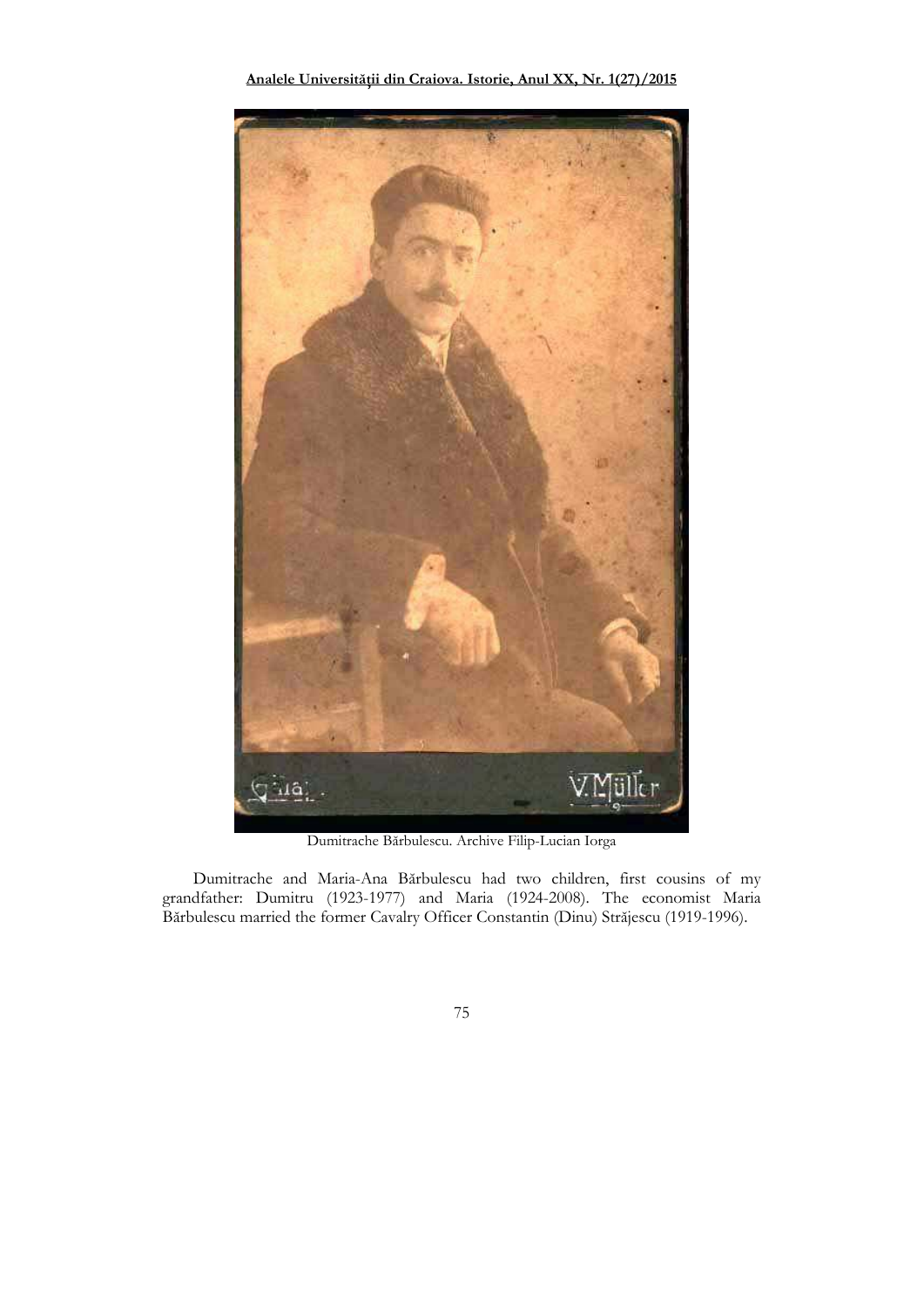

Maria (Mița) Bărbulescu, married Străjescu. Archive Filip-Lucian Iorga

I have found more about the family of my uncle Dinu Străjescu from aunt Mița Străjescu. He graduated from *Gheorghe Lazăr* Highschool in Bucharest and was a Cavalry Officer (class 1940 of the *King Ferdinand I* School for Cavalry Officers), member of the Royal Guards. During the Second World War, he was decorated with the *German Iron Cross* 2<sup>nd</sup> Class and with the Order of the Crown of Romania 5<sup>th</sup> Class, in the rank of Officer, with the Ribbon of Military Virtue (5<sup>th</sup> July, 1945). He fought both on the Eastern Front (up to Stalingrad) and on the Western Front and was part of: the 3rd *Călăraşi* Regiment "General Praporgescu", the Royal Guards, the Cavalry Commandment, M.A.N.<sup>1</sup> -Military Training Division. From November to December 1943 he took up a specialized course in automotive engineering in Germany. On the 24th of March 1944 he was



<sup>1</sup> Romanian Ministry of Defense.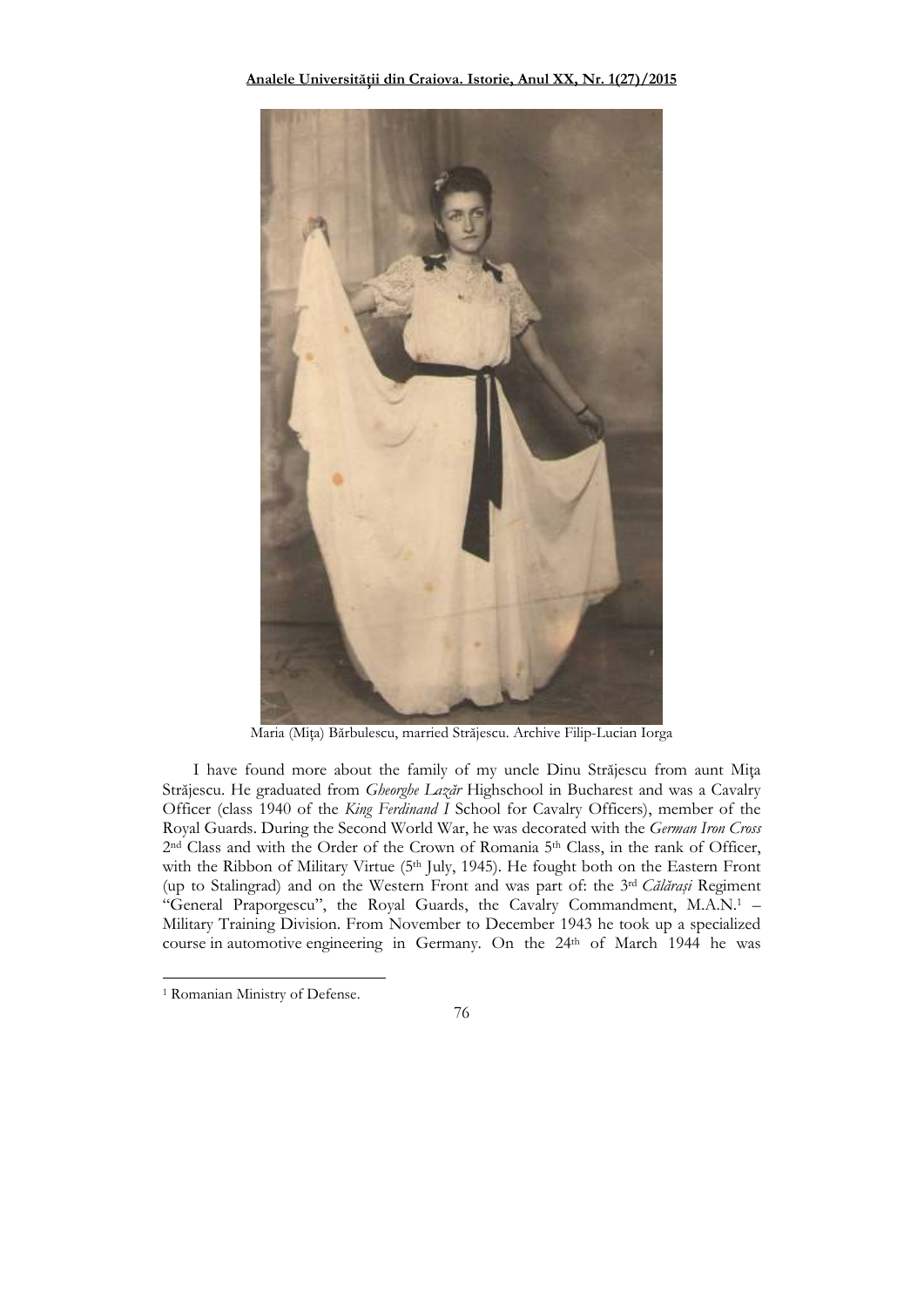promoted to the rank of lieutenant, and on the 23rd August 1946, to the rank of captain. He was wounded in 1944, during the military operation on Tisa. He took part in battles in Transylvania, Hungary and Slovakia. In 1945 he was in command of the Royal Guards' Fourth Squadron and in 1946 was at the head of the Supply Service of the regiment. In 1954, he was excluded from the army, on grounds of "socially unhealthy origin"; later on, he worked as a clerk at C.F.R.<sup>1</sup>



Dimitrie Străjescu. Archive Filip-Lucian Iorga

Dinu Străjescu was the son of the Cavalry Colonel Dimitrie Străjescu and of Cecilia Codrescu (the daughter of Doctor Constantin C. Codrescu, the founder of the hospital in Bârlad). In his turn, Dimitrie Străjescu was the son of Paul Străjescu (1848-1887; magistrate, mayor of the town of Roman, deputy of the National Liberal Party, decorated with the Rusian Order of Saint Anna and The Order of the Star of Romania) and Olimpia Makarovitsch (sister of the General Gheorghe Makarovitsch, hero of the Romanian War of Independence and headmaster of the School for Children of Military Personnel in Iaşi,



<sup>1</sup> Romanian Railways.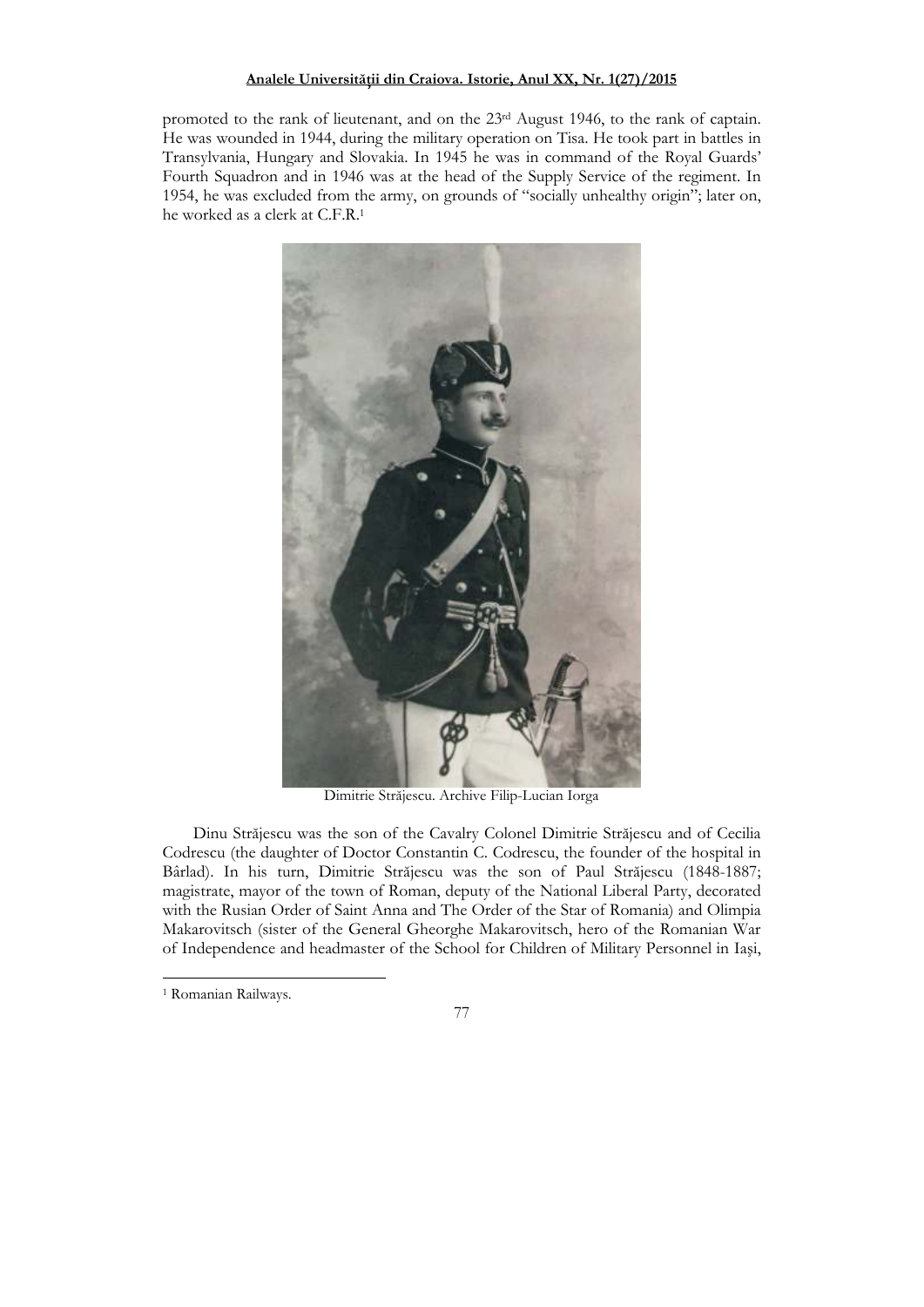between 1881 and 1894). Paul Străjescu was the son of Petre Străjescu and Eugenia Mavrogheni, paternal sister of Petre Mavrogheni (1818-1887; candidate for the reign of Moldavia, in 1859; conservatory leader, important financial expert, deputy and senator of Romania, Minister of Finance and of Foreign Affairs under King Carol I, Minister Plenipotentiary of Romania in Rome, Constantinople and Vienna).



Dimitrie and Cecilia Străjescu, with their sons, Paul Străjescu (Navy Officer) and Constantin (Dinu) Străjescu (right), 5th February 1937. Archive Filip-Lucian Iorga

But this was only one branch of the Străjescu family. In 2008, I have dedicated a study to the Bessarabian branches of the family, which was accepted for publication in one of the volumes of the historical, genealogical and biographical encyclopaedia coordinated by Mihai Dim. Sturdza, which will include the families starting with the letter "S" of the alphabet. Without being always able to make the connection between the Străjescu from Bessarabia and the branch related to my family, I found the documents from the National Archives of the Republic of Moldova in Chișinău<sup>1</sup> very interesting. They provide us with information about several members of the Străjescu family who, after 1812, received the citizenship of the Russian Empire and became members of the

<sup>&</sup>lt;sup>1</sup> National Archives of the Republic of Moldova, Fond Nr. 88, Inv. Nr. 1 UP Nr. 103, 134 and 303.

<sup>78</sup>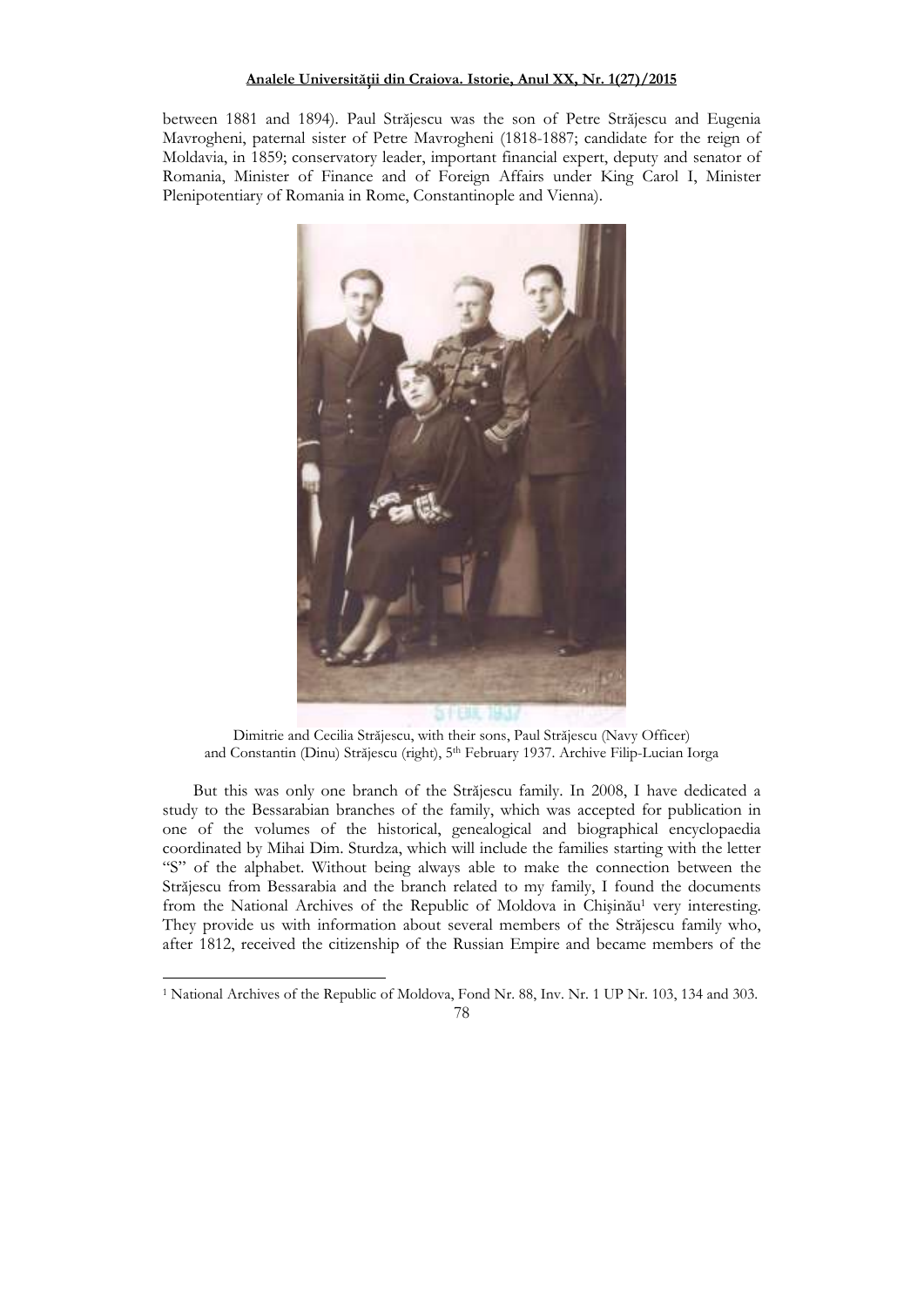Bessarabian nobility, organized according to the rules imposed from Sankt Petersburg. I wrote in my study about the Cavalry Captain Constantin Emanuil Străjescu, born in 1799, registered in the second part of the Register of Nobles from Bessarabia, married to Elena Pavlovna Leonard, with whom he had three sons, Ioan, Ştefan and Emanuil Străjescu (all three of them were officers in the Russian Army) and two daughters, Ecaterina married Bogdan and Maria married Evtasiev. I also wrote about the *serdar* Ioan Dimitrie Străjescu, son of the *şetrar* Pascal Străjescu, steward of Hotin between 1822 and 1825 and who died childless. A few years after my research, a detailed study about the Bessarabian branches of the Străjescu is due to Dinu Poştarencu, who examined several files in the National Archives of the Republic of Moldova<sup>1</sup> and added some interesting genealogical details, proving that the officer Ioan Străjescu, son of Constantin Emanuil Străjescu, is the same with that Ioan (Iancu) Străjescu, a Romanian patriot and founding member of the Romanian Academic Society. In 1870, he would be elected honorary member of the Romanian Academy. The subject regarding the link between this Bessarabian branch of Constantin Emanuil Străjescu and the rest of the family<sup>2</sup> remains open to discussion.

In 2010, Mihai Dim. Sturdza has provided me with an unpublished genealogical tree of the Străjescu family, to be found in his personal archive. I filled the tree with the information I had about my uncle's branch and, in turn, I discovered a descent through women of the Străjescu family which held my attention. According to this genealogy, Elena Străjescu, daughter of *serdar* Pavel Străjescu, married *medelnicer* Constantin Onul, bailiff of the Rosetti-Roznovanu family. But the rather obscure country squire Constantin Onul and his wife born Străjescu are the parents of an exceptional man, who, by both personal merit and marriage, quickly integrated into the highest Russian aristocracy. Surprised by the fact that the grandchildren of Elena Străjescu and of the country squire Onul married in illustrious aristocratic families like Trubetzkoy or Shakhovskoy, I tried to fill in and elaborate the data in the genealogy of the Străjescu family. I have thus discovered new facts, new characters, I discovered life stories and I have found interesting documents for the history of relations between our nobility and the Russian aristocracy. I have also found interesting facts about the life of a Russian aristocratic family of Romanian origin during World War I and the Bolshevik Revolution.

But let us return to Mikhail (or Michel) Onou (1835-1901), son of Elena Străjescu and Constantin Onul. Noted by the Russian General Budberg, Mikhail Onou entered in the latter's orderly room and made an oath of allegiance to Russia in 1854. He spoke Romanian, Russian, French, Turkish and Greek. He was secretary and dragoman of the Russian consulate in Adrianople, of the Consulate-General of Constantinople (1857- 1859), of the Consulate-General in Beirut (1859-1863), head of the archives and of the library of the Department for Asia in the Russian Ministry of Foreign Affairs, General Secretary and first dragoman, then advisor to the Russian Embassy in Constantinople

<sup>1</sup> Dinu Poştarencu, *Neamul Străjescu din Basarabia* [*The Străjescu Family of Bessarabia*], in "Anuarul Institutului de Istorie, Stat și Drept: Materialele sesiunii științifice anuale, 27 decembrie 2012" ["The Annual of the Institute of History, State and Law: Materials of the annual scientific session, December 27, 2012"], Chişinău, Academy of Sciences of Moldova, Institute of History, State and Law, 2013, pp. 179-187. Mr. Lucian Lefter acquainted me with the article.

<sup>2</sup> I also wrote about the Bessarabian branches of the Străjescu family in Filip-Lucian Iorga, *Strămoşi pe alese. Călătorie în imaginarul genealogic al boierimii române*, Bucharest, Humanitas Publishing House, 2013, pp. 157-163.

<sup>79</sup>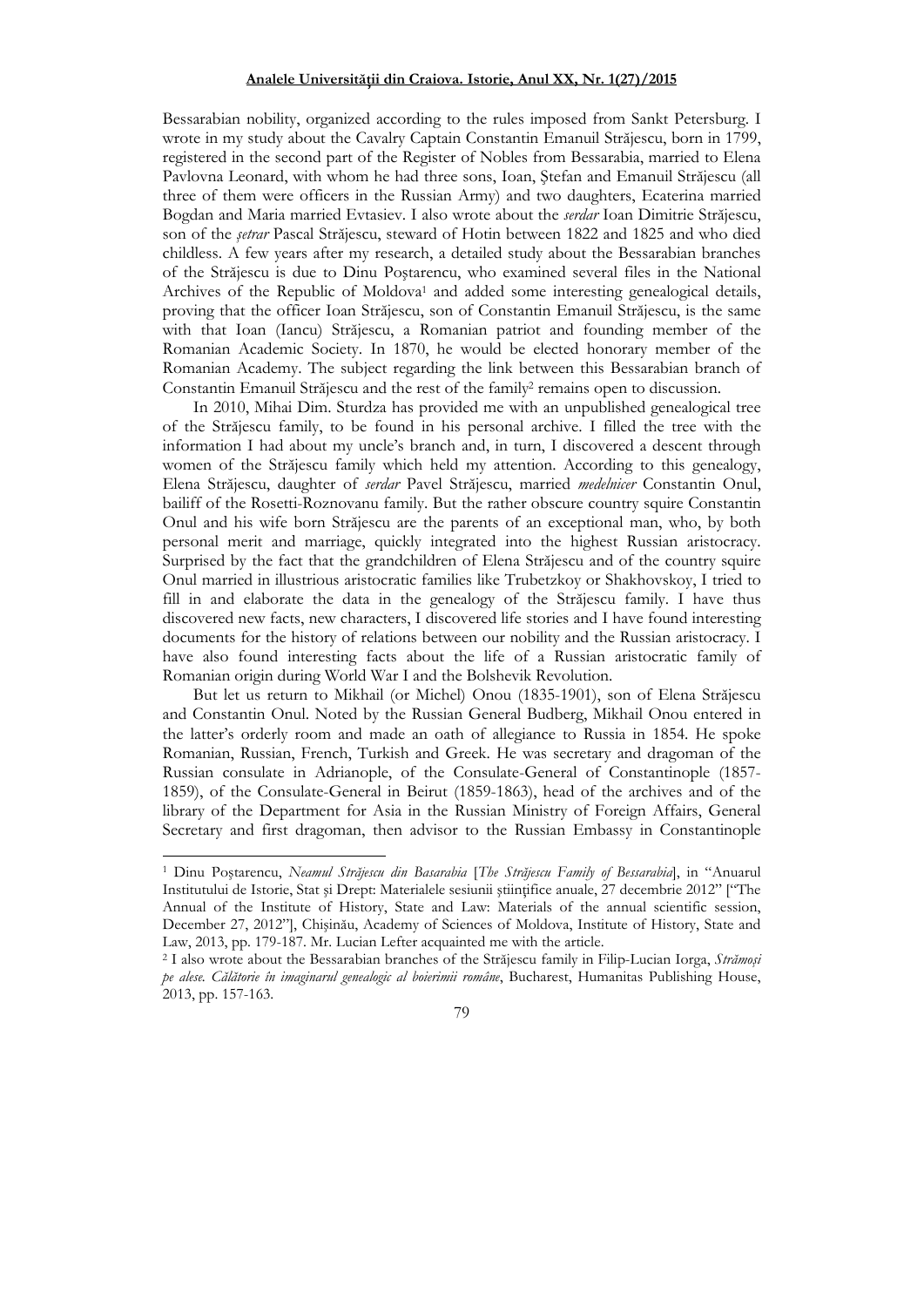(1869-1879) and Minister Plenipotentiary of Russia in Athens (from 1889; Dean of the Diplomatic Corps in Athens in 1898). The name of Michel Onou appears, especially during his work at the embassy in Greece, in French publications such as *Le Figaro, Le Petit*  Parisien, Le Gaulois, Le Matin, Le Temps, La Presse, Journal des débats politiques et littéraires etc.

On 6th July 1864, in Alexander Nevsky Russian Cathedral in Paris, Mikhail Onou married Louise Alexandrovna, Baroness of Jomini, born Jeanne-Valérie-Louise Petit de Baroncourt (1843-1906), daughter of Marc Petit de Baroncourt (history teacher at the Collège Bourbon in Paris) and of Alexandrina, Baroness of Jomini, therefore granddaughter of General Antoine-Henri, Baron of Jomini (6th March 1779, Payerne, Switzerland – 22nd March 1869, Passy, buried in Montmartre Cemetery in Paris; General in Napoleon's army, Chief of the General Staff of General Ney and Knight of the Legion of Honour, then Russian General and *aide de camp* of Tsar Alexander, famous military strategist who wrote, among other things, *Précis de l'art de la guerre* and *Les guerres de la Révolution*) and adopted daughter of her uncle, Alexandre, Baron of Jomini (1817-1888; known in Russia as Alexander Genrikhovich Zhomini; Russian diplomat, who studied in Switzerland and at the University of Berlin, Deputy Minister of Foreign Affairs of Russia, author of a diplomatic diary and of a treatise on the Crimean War, *Étude diplomatique sur la guerre de Crimée, 1852-1856*). After she was adopted by her uncle, Jeanne-Valérie-Louise Petit de Baroncourt adopted the name Louise Alexandrovna Baroness of Jomini (an imperial document from 23rd May 1864, issued before her marriage to Mikhail Onou, acknowledged her right to use the name and the title of Baroness of Jomini).



The diplomat Michel Constantinovich Onou with his children. Dressed as a sailor, Kostia Onou. Archive Katia Sozzani

# 80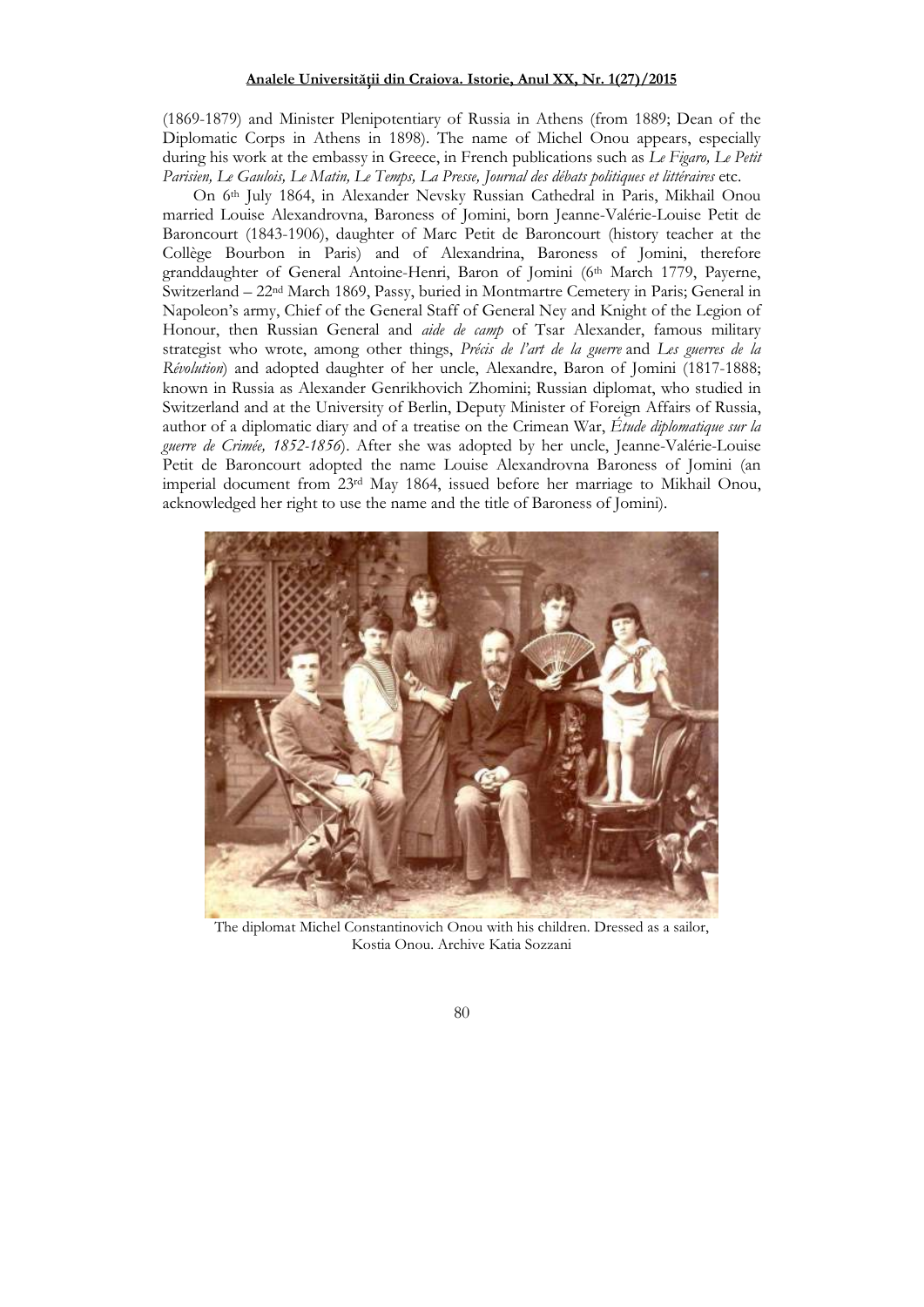For the bloodline of Michel and Louise Onou, the primary source is an excellent work dedicated by two Russian genealogists to the descendants of General Antoine-Henri, Baron of Jomini<sup>1</sup>. I have completed the information in this paper with data obtained from descendants of Trubetzkoy and Bouteneff families in France, USA and Canada, with data on the graves of the family in France (Clamart and Paris), which I visited in 2012 and with data from the massive genealogy collection *La noblesse de Russie* by Nikolai Ikonnikov (accesed at the Center of Slavic Studies in Paris). Therefore, Mikhail Onou and the Baroness of Jomini had six children.<sup>2</sup>

**Alexandre Mikhailovich Onou** (19th April 1865, Constantinople – 7th April 1935, Surrey, England), Russian diplomat, historian, graduate of the Imperial University of St. Petersburg, member and secretary of the Historical Society of the University of St. Petersburg (1911), history professor at the Imperial University of Petrograd (1916), the ad-interim Administrative Head of Chancery in the Provisional Government (from 20th March 1917; close collaborator of Vladimir Nabokov, Secretary-General of the Government of Prince Lvov), Consul-General in London (appointed on 12th July 1917). He was part of the management of several associations of white Russian immigrants in England and he wrote memoirs (published in English, in *The Contemporary Review*, 1933). He was married to Natalia Nikolaevna Golovina, daughter of General Nikolai Mikhailovich Golovin (1836-1911).

**Maria Mikhailovna Onou.** Married to Alexandre Stepanovich Zinoviev, son of Adélaide-Louise-Julie, Baroness of Jomini (the daughter of General Antoine-Henri, Baron of Jomini, lady in waiting of Empress Alexandra Feodorovna). Alexandre Zinoviev was therefore the uncle of Maria Onou. Their marriage was declared illegal in 1899 by the Holy Synod of the Russian Church, because of Maria Onou's mental illness. After the dissolution of marriage with Maria Onou, Alexandre Zinoviev married Varvara Vladimirovna Jukovsky. Maria Onou and Alexandre Zinoviev had two children who died at an early age. Here it can be foreseen a family drama whose real proportions will probably never be truly revealed.

**Elena Mikhailovna Onou** (1870-1955). Married to Prince Wladimir Wladimirovich Trubetzkoy (1868-1931), Counter-admiral of the Imperial Russian Navy. The couple divorced in 1912 and both died in exile in France. They had a son, Prince Nikita Wladimirovich Trubetzkoy (1902-1980) and two daughters. None of the three had children.

**Alexandra Mikhailovna Onou** (1873-1944, deceased on her land near Tours, Indreet-Loire, France, during the German bombardment). Married to Prince Vsevolod Nikolaevich Shakhovskoy (1874-1954), naval officer, the last Minister of Trade and Industry in the Government of the Tsar (1916- February 1917), member of the Constitutional-Democratic Party, author of memoirs (*Sic transit gloria mundi*, published in Paris, in 1952, in Russian). They didn't have children.

**Constantin (Kostia) Mikhailovich Onou** (1875 Buiuk-Dere, Ottoman Empire – 22nd November 1950, Clamart, Hauts-de-Seine, France), Russian diplomat, secretary of the Russian embassies in Constantinople (1901-1910), The Hague (1910-1915) and

<sup>2</sup> Details about the genealogy of the Onou family can be found in Romanian, on my personal blog: poianamosnenilor.wordpress.com



<sup>1</sup> Ivan Grézine, Andrei Schoumkov, *Descendance du Général de Jomini*, Paris, 1997.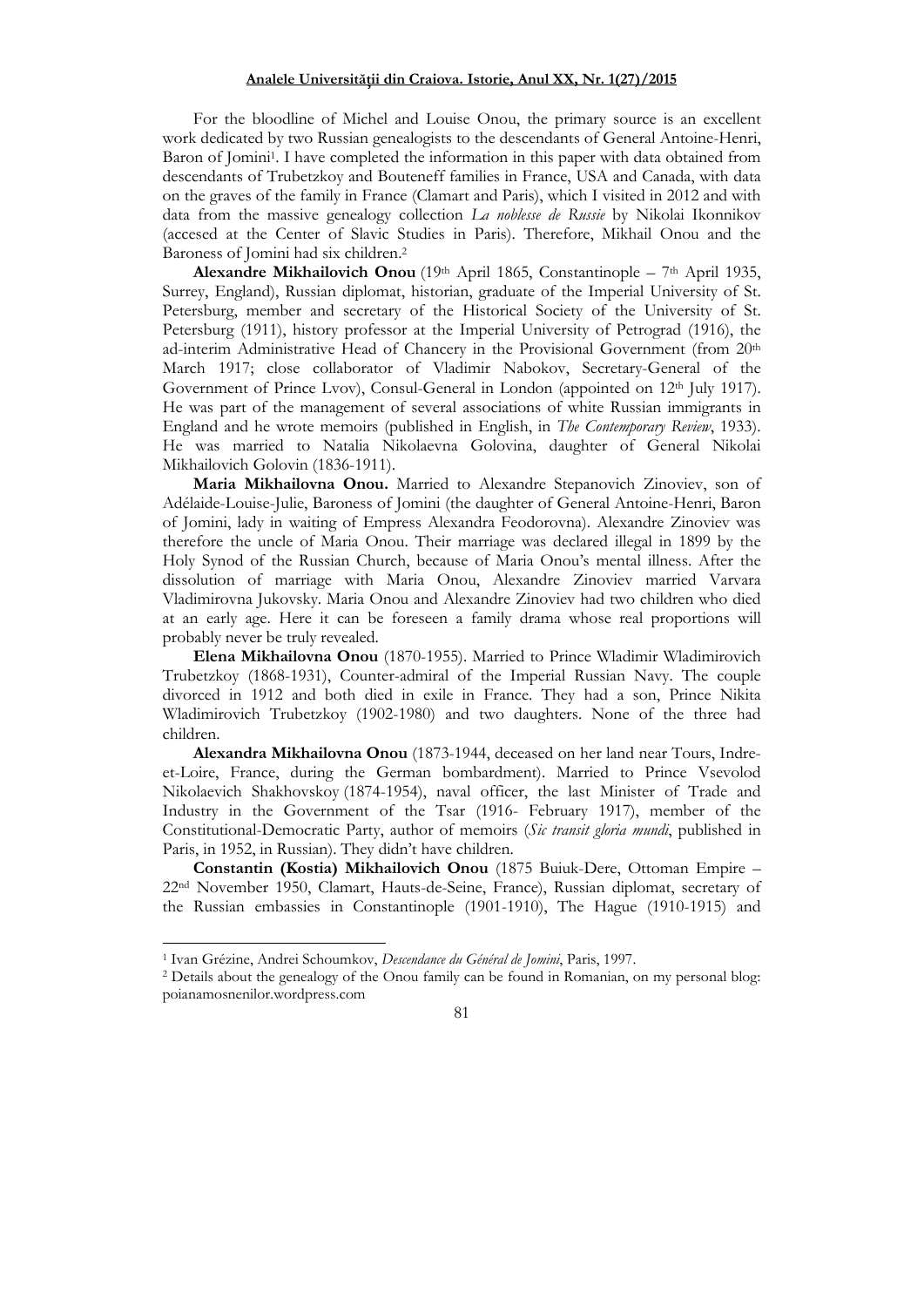Washington DC (from August 1916), the Russian charge d'affaires in the United States (April 1917 – late 1917), diplomatic chancellor of the white Russian armies led by Generals Denikin and Wrangel (1919, Novorossisk), adviser in the Russian diplomatic mission to Constantinople, in charge of helping the white Russian refugees (1920-1923). He was married to Catherine (Katia) Constantinovna Bouteneff (1878-1966), daughter of Count Constantin Apollinarievich Chreptowicz-Bouteneff, herself born into a dynasty of diplomats. They didn't have children.



Katia and Kostia Onou. Archive Katia Sozzani

**Andrei Mikhailovich Onou** (15th November 1881 – 29th September 1950), Russian diplomat, Minister Plenipotentiary of Russia in Switzerland (1917). Married to Tatiana Ippolitovna Komarova. They didn't have children.

Therefore, as stated above, the Onou family is issueless, and the genealogical investigation seems complete. However, thanks to Elizabeth Saika-Voivod, I got in

82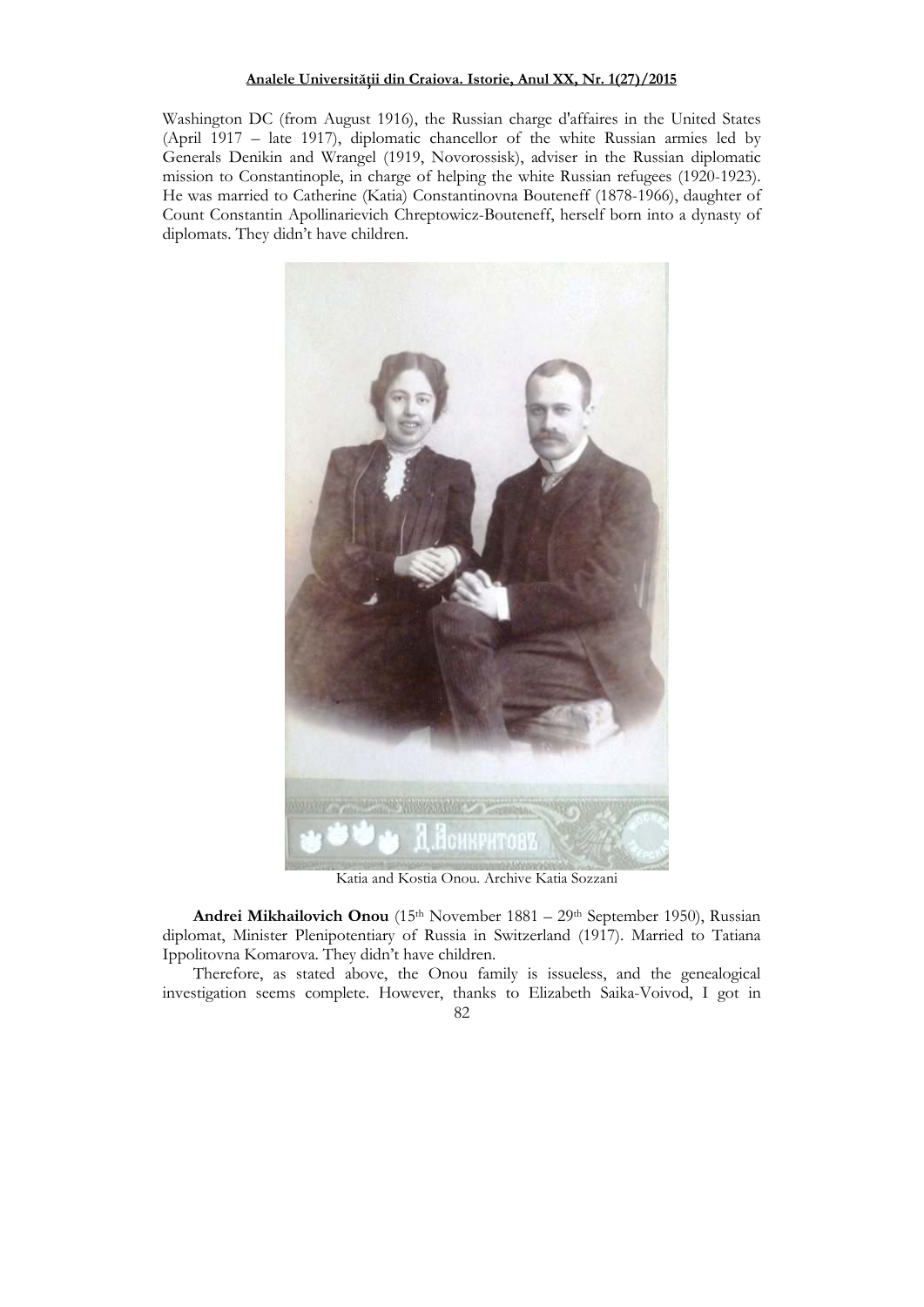contact with the Countess Vera Bouteneff, who was so kind as to send me the book that her husband devoted to the history of the family<sup>1</sup> . There, in addition to the details about the life of the Onou in the exile that followed the Bolshevik Revolution and the Civil War, I also discovered a detail which made me realize that I was far from the end of my research. In his book, Michael C. Bouteneff cites several times the diary of Katia Onou. Many documents or photos cited by Bouteneff are part of "Katia Onou Archive". This archive couldn't be ignored by any dedicated research on the Onou family.

After another year of research, the person holding the archive of Katia Onou and who lives in Italy was so kind as to allow me access to documents and photos. Katia Sozzani, daughter of Nikolai Sergeyevich Maltzoff and of Praskovia Chreptowicz-Bouteneff kept and carefully inventoried the documents collected by Katia Onou, this authentic saviour of the memory of several illustrious Russian families, but also of the memory of a Romanian family whose destiny identified with the Russian exile. An entire family archive, fiercely guarded for a few decades by two women and which seems to defy the drama which this world was forced to suffer. There is to be found: the correspondence of the beautiful Maria Chreptowicz-Bouteneff, the memories of Cocona Bouteneff-Bariatinsky, the correspondence between Hélène de Nesselrode and Michel Chreptowicz, documents belonging to Baron Antoine-Henri of Jomini, the correspondence between Michel Onou and Baroness Louise of Jomini, the diplomas and medals of Michel Onou, an original work of Michel Onou about Druses, the diplomas and medals of Kostia Onou, and, of course, the diary of Katia Onou and lots of photos.



The Onou family, at the Bouteneff castle in Bordebure, France. First from left: Constantin Onou and his brother, André Onou. First from right: Katia Onou. Archive Katia Sozzani

<sup>&</sup>lt;sup>1</sup> Michael C. Bouteneff, *The Bouteneff Family Chronicle*, New York, 1989.

<sup>83</sup>